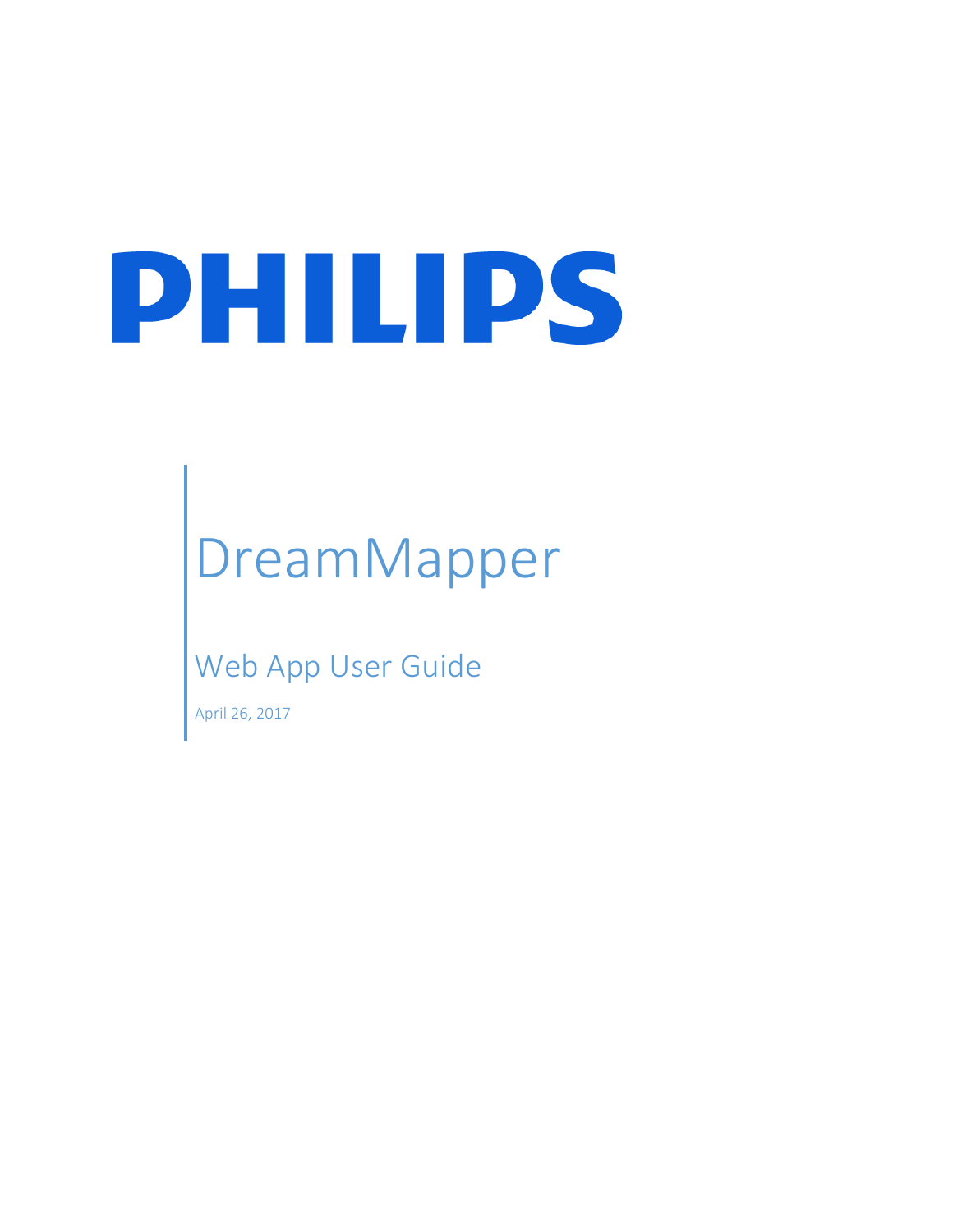#### **Table of Contents**

© Koninklijke Philips N.V., 2017. All rights reserved.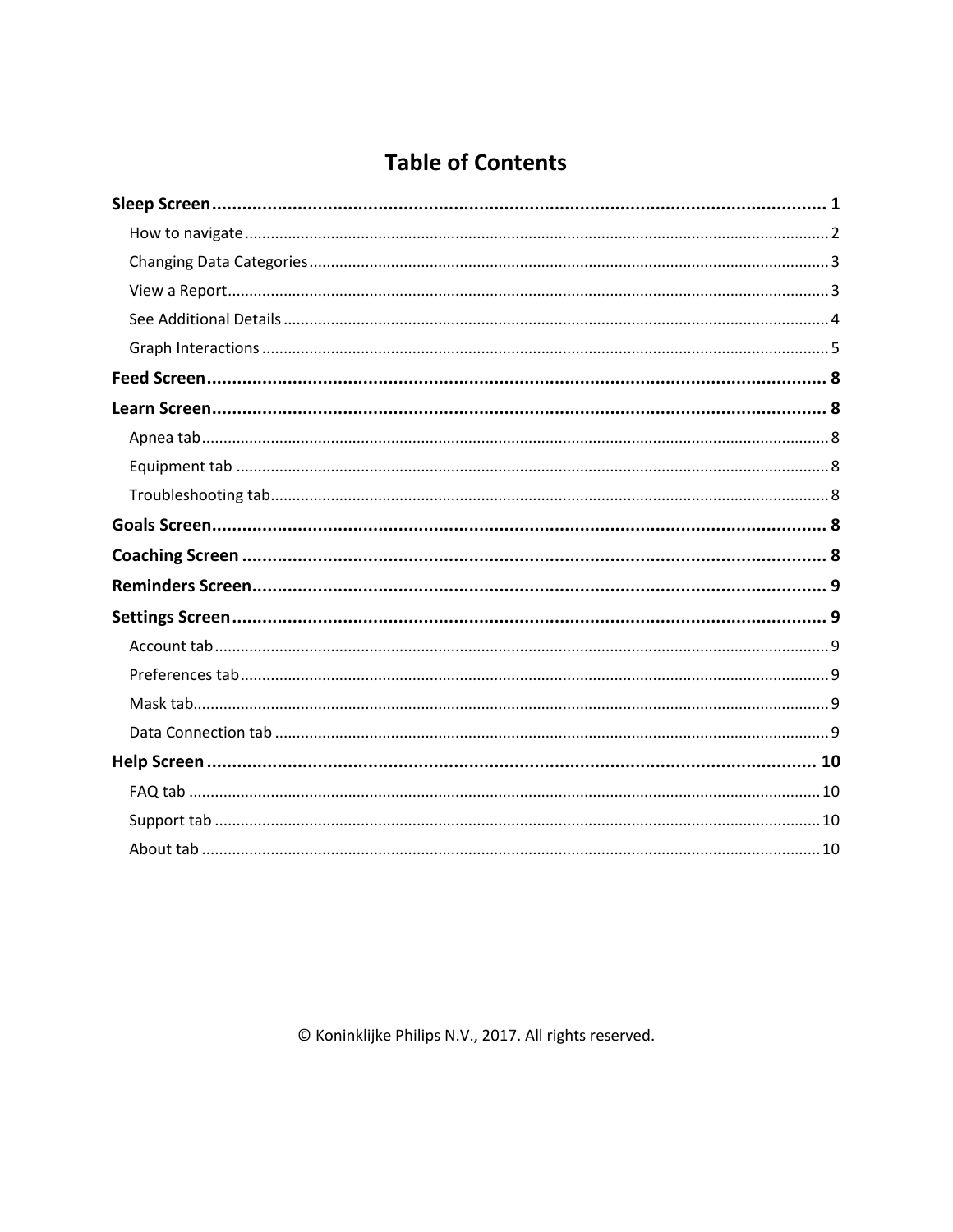#### Welcome!

Welcome to DreamMapper<sup>1</sup>. Here are a few tips to familiarize you with this exciting app.

#### <span id="page-2-0"></span>Sleep Screen

 $\overline{\phantom{a}}$ 

When you first log on to DreamMapper the "Sleep" screen is displayed. The date defaults to the current date. Data is presented in one of three categories: AHI, Usage, and Mask Fit. Usage is the default category. The graph below each category shows the values for a 14-day period that includes the displayed day. The graph highlights the currently-selected day in dark blue.



<sup>&</sup>lt;sup>1</sup> DreamMapper is the next generation of the SleepMapper app from Philips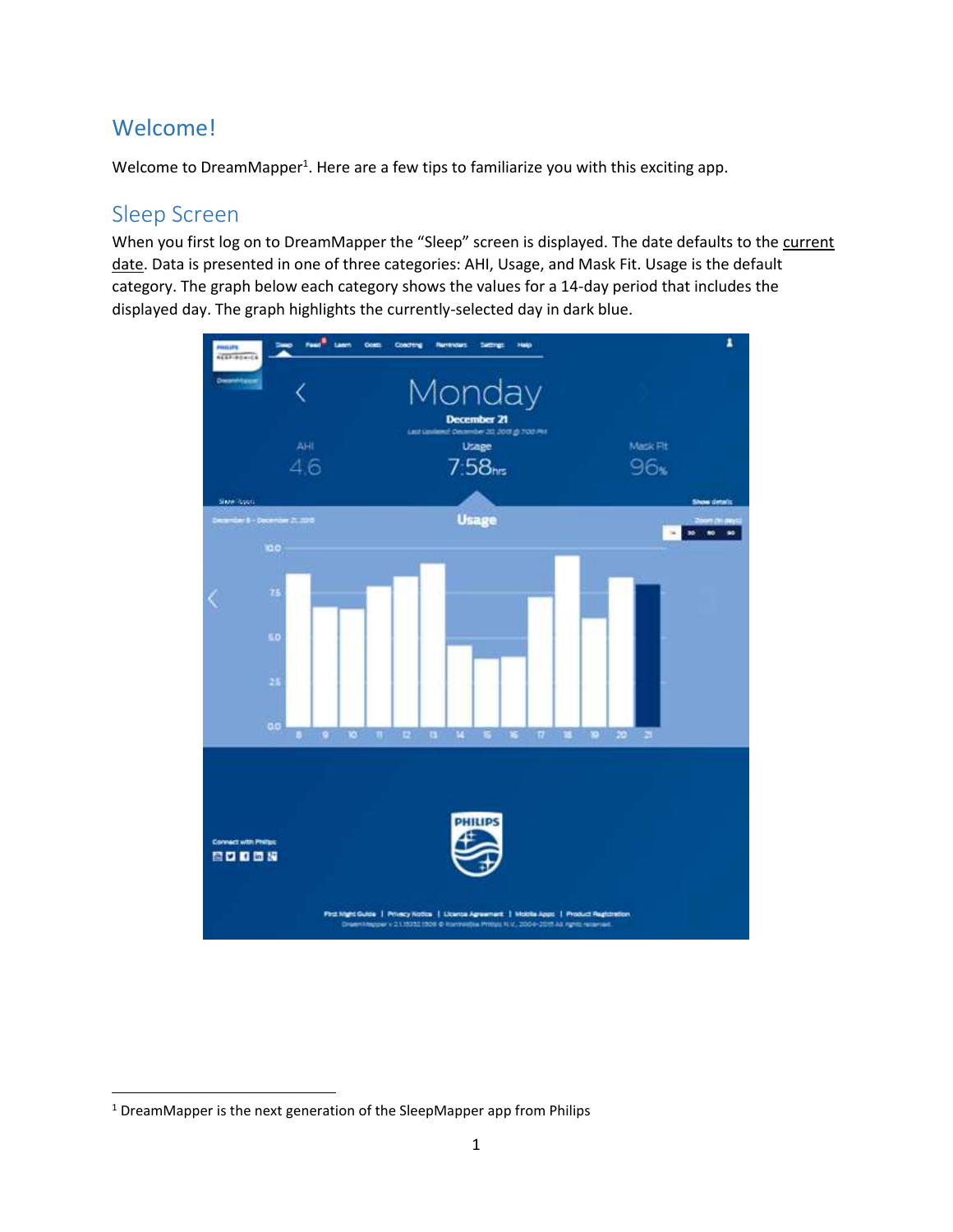#### <span id="page-3-0"></span>How to navigate

#### **Changing the Date: Click the chevrons**

To go backward or forward in time, click the chevrons ("<", ">") located beside the date. As you change the date, the highlighted bar in the graph reflects the selected date. DreamMapper can show data from any day between your registration date and today.

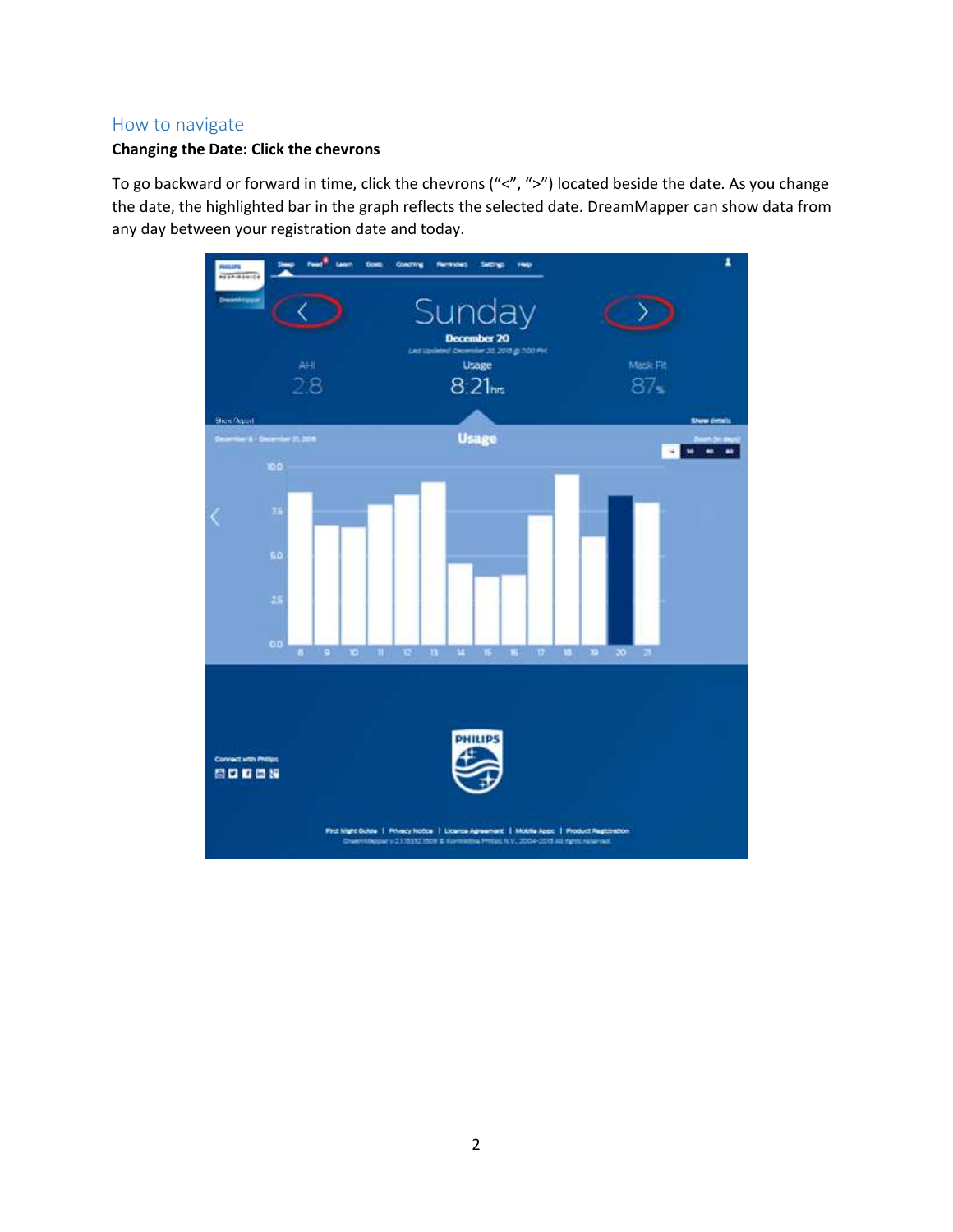#### <span id="page-4-0"></span>Changing Data Categories

#### **To change the category and graph: click the desired category**

To view your AHI or Mask Fit details click on the label or value for the category. Performing this action also changes the graph.

| Sloop<br><b>PHILIPS</b><br>FERIDAICS | Holp<br>Coaching<br>Reminders<br><b>Settings</b><br><b>Goals</b>                                |              |
|--------------------------------------|-------------------------------------------------------------------------------------------------|--------------|
| <b>DreamMapper</b>                   | Monday                                                                                          |              |
| AHI                                  | <b>December 21</b><br>Last Updated: December 20, 2015 @ 7.00 PM<br>Usage<br>7.58 <sub>hrs</sub> | Mask Fit     |
| <b>Show Report</b>                   |                                                                                                 | Show details |

#### <span id="page-4-1"></span>View a Report

#### **To view a summary report showing Usage, AHI, and Mask Fit.**

To view the report, click on "Show Report". Select an **End Date** and a **Day Span** for the report then click on the **Generate Report** button. The report is displayed. You can click on the PDF icon to create a PDF file. To close the report window, click on the "X" in the upper-right corner of the window.

| Sloop<br><b>PHILIPS</b><br>RESPIRONICS | Coaching<br>Reminders<br>Holp<br><b>Goals</b><br><b>Settings</b>   |              |
|----------------------------------------|--------------------------------------------------------------------|--------------|
| <b>DreamMapper</b>                     | Monday<br>December 21<br>Lest Updated: December 20, 2015 @ 7:00 PM |              |
| AHI                                    | Usage                                                              | Mask Fit     |
| 4.6                                    | 7.58 <sub>hrs</sub>                                                |              |
| Show Report                            |                                                                    | Show details |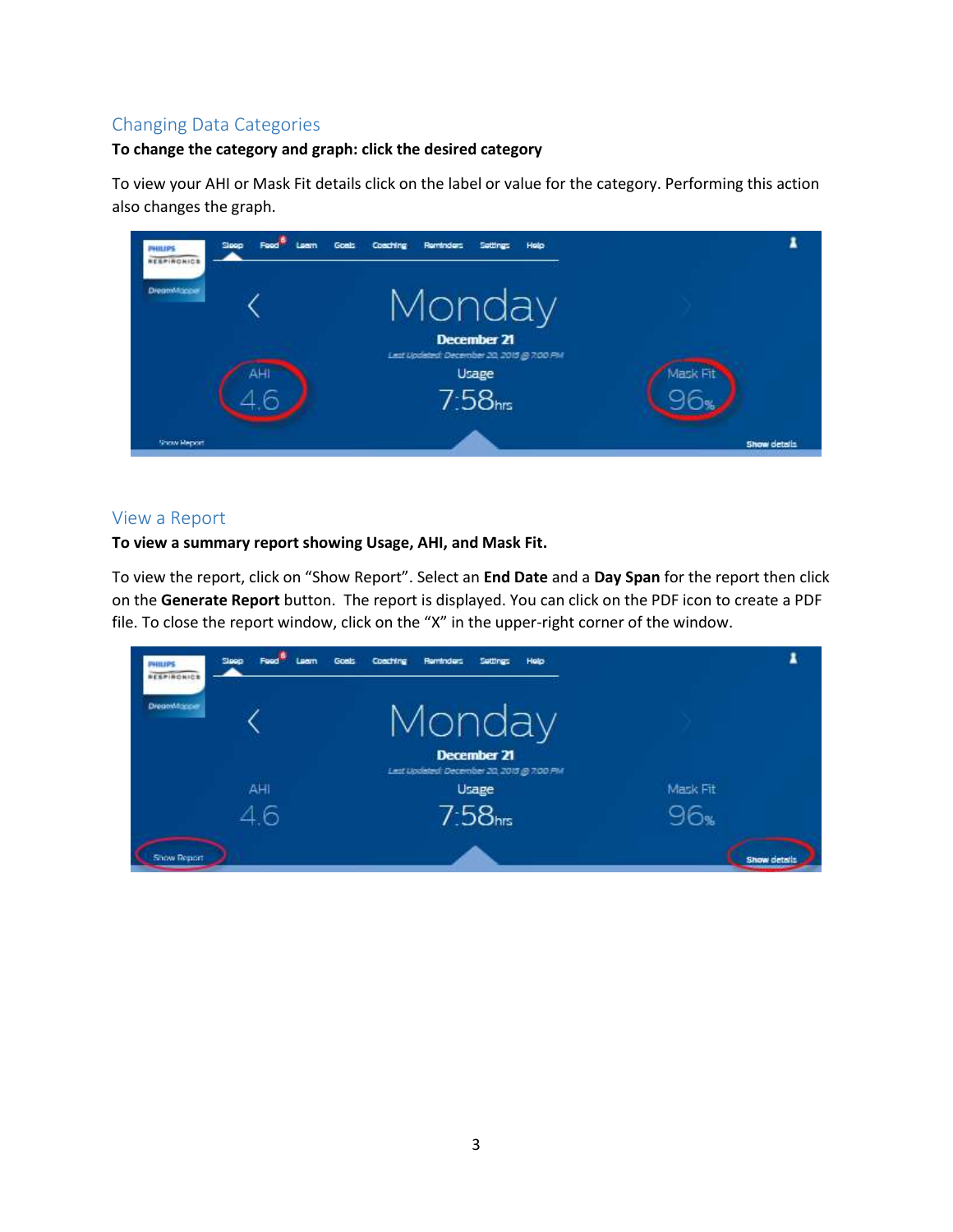#### <span id="page-5-0"></span>See Additional Details

#### **To see more information: Click Show details**

To see additional details for a specific day click on "**Show** details". When clicked the page expands and additional details are shown.

| Sloop<br><b>PHILIPS</b><br><b>RESPIRONICS</b>                                                                           | <b>Goals</b><br>Food <sup>1</sup><br>Loam     | Coaching<br>Reminders                                                                                                                                                | Holp<br>Settings                                                                                                                         |                                                                                                                          |                                                      |
|-------------------------------------------------------------------------------------------------------------------------|-----------------------------------------------|----------------------------------------------------------------------------------------------------------------------------------------------------------------------|------------------------------------------------------------------------------------------------------------------------------------------|--------------------------------------------------------------------------------------------------------------------------|------------------------------------------------------|
| <b>DreamMopper</b>                                                                                                      |                                               |                                                                                                                                                                      | Monday<br><b>December 21</b>                                                                                                             |                                                                                                                          |                                                      |
|                                                                                                                         | AHI<br>4.6                                    |                                                                                                                                                                      | Last Updated: December 20, 2015 @ 7:00 PM<br>Usage<br>7.58 <sub>hs</sub>                                                                 |                                                                                                                          | Mask Fit<br>96 <sub>%</sub>                          |
| <b>Tobs: Clear Atresy Agrees</b><br>Total Chatructive Aprees.<br>Total Hypopness<br><b>Best Hight</b><br>14-Day Awarage | <b>us</b><br>ъ<br>٠<br>October 20, 2015<br>43 | <b>Min Pressure</b><br><b>Max Premium</b><br><b>BORDERY</b><br>Destra Mode<br>Raimp<br>Ramp Time<br>Raimp Start Pressure<br><b>Dent Unage</b><br><b>H-Day Anergy</b> | 5.0cm 420<br><b>12.5cmH2O</b><br>14 Dunit 20<br><b>AutoCRAP</b><br>On:<br>10 <sub>mm</sub><br>4.0cm400<br>October 18, 2015<br>7:03 hours | <b>Trini Disconnects</b><br>Large Lash Time<br>% of registric Large Lash<br><b>Bast Mack Fit</b><br><b>H-Day Average</b> | ۰<br>0:14hrs<br>3.7%<br>November 21, 2015<br>92% ft: |
| <b>Show Report</b>                                                                                                      |                                               |                                                                                                                                                                      |                                                                                                                                          |                                                                                                                          | <b>Hide details</b>                                  |

#### **To go back to the simplified view: Click Hide details**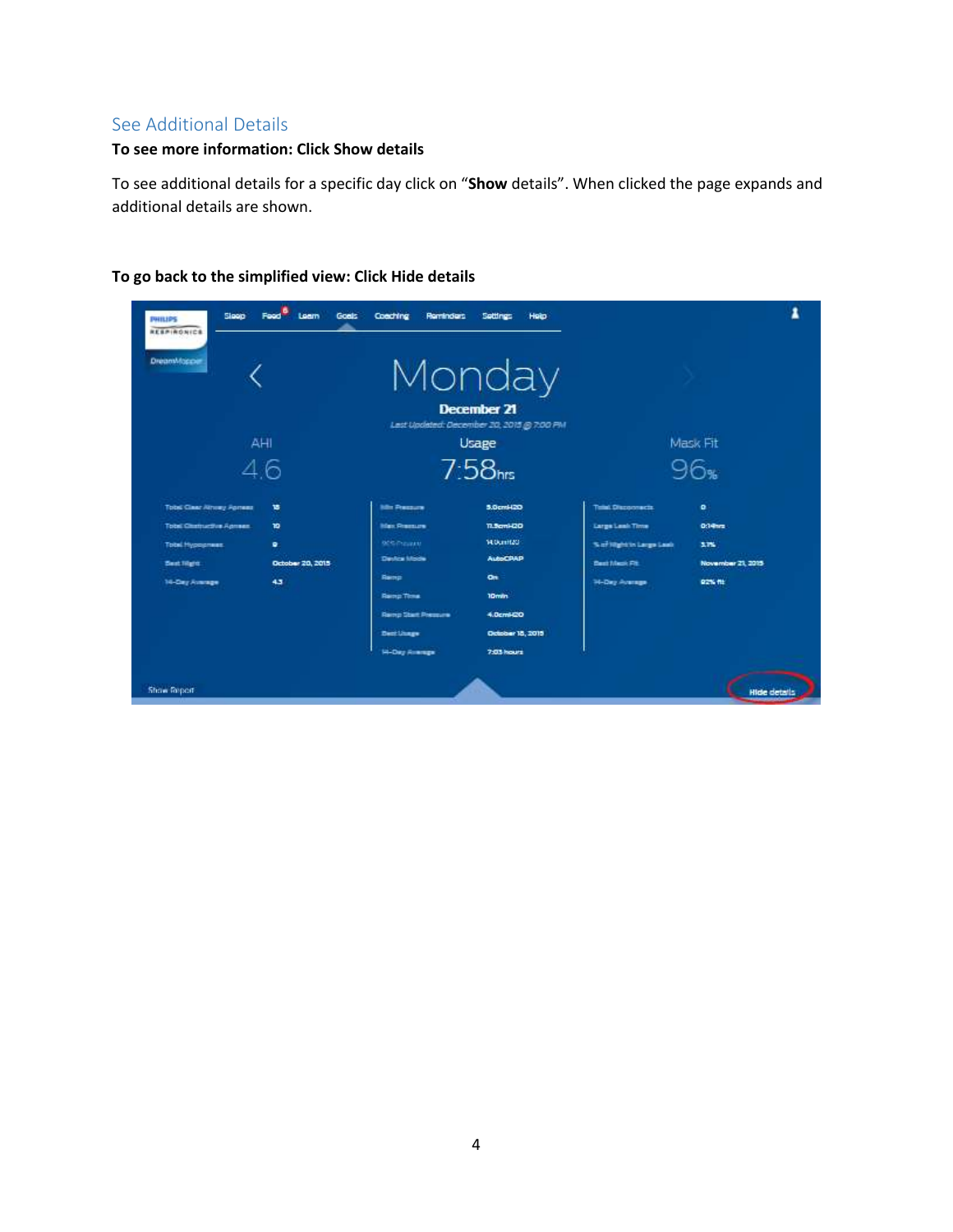#### <span id="page-6-0"></span>Graph Interactions

#### **Changing the Date: Clicking on a graph bar**

When viewing the graph you can also click on a specific graph bar to bring the data in context of that date. By doing so you are able to quickly move backward and forwards to view the specific data for a given date that you are interested in seeing. This is especially useful with the graph zoom feature.

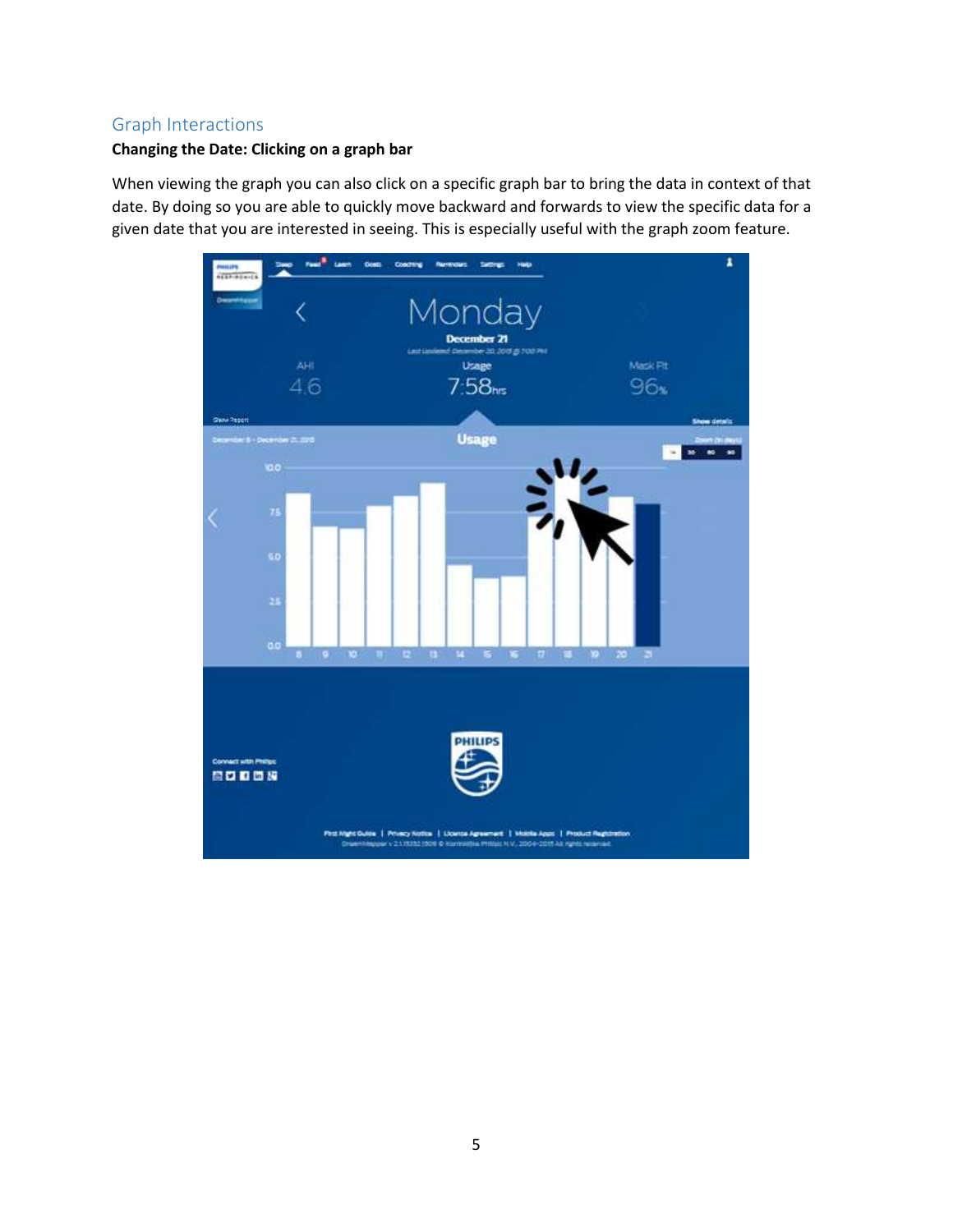#### **Changing the Graph Zoom: 14, 30, 60 and 90 days views**

The default graph zoom is set to 14-days. By using the toggle control in the upper right-hand corner of the graph bar you can change to 30, 60 and 90 day graph zooms by clicking on the control. The current zoom level will be highlighted in white. For 14 and 30 day zoom the x-axis labels will contain the daily values, but when 60 or 90 days is selected then only the week labels are displayed. You should also take note that the currently selected data range in the upper left-hand corner of the graph bar is updated based upon the current graph zoom level. Finally, the selected graph zoom will also update the averages displayed in Show Details for each Category.

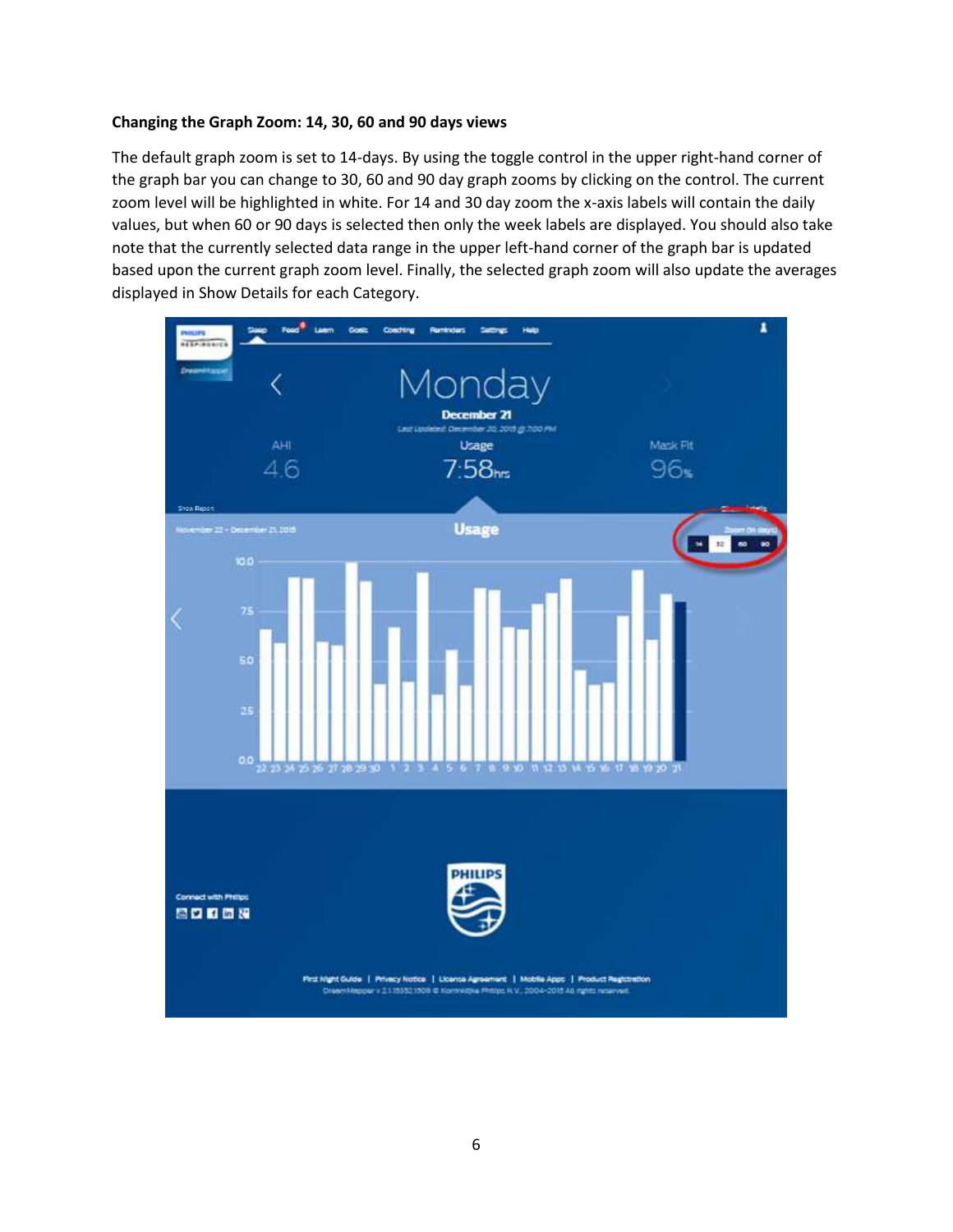#### **Graph Hover Information**

By moving your mouse cursor over the graph bars you will be able to see information relative to that day and Category.

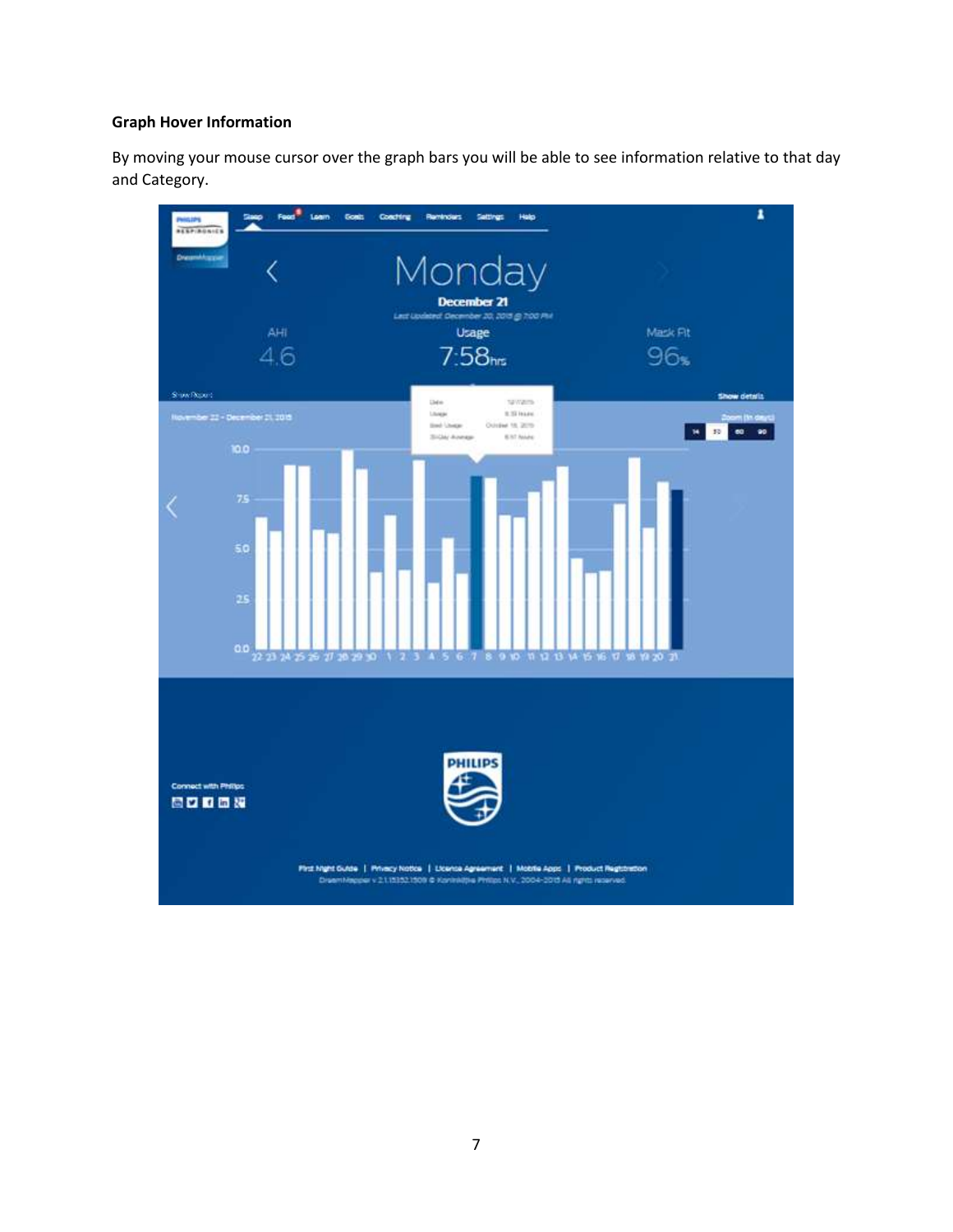#### <span id="page-9-0"></span>Feed Screen

The Feed section displays notifications that have been sent to your account: reminders, alerts, and recommendations. All are ordered by date. Click on the **Click here** link in each notification to see its details.

#### <span id="page-9-1"></span>Learn Screen

The Learn section contains links to other helpful information related to sleep apnea, equipment usage, and troubleshooting.

#### <span id="page-9-2"></span>Apnea tab

This page contains links to several videos addressing the causes and treatment of sleep apnea.

#### <span id="page-9-3"></span>Equipment tab

This page contains links to videos and online guides related to the use of therapy equipment and DreamMapper.

#### <span id="page-9-4"></span>Troubleshooting tab

This page contains links to videos on the subjects of Mask Issues, Device Pressure Issues, Equipment Issues, and Side Effects.

#### <span id="page-9-5"></span>Goals Screen

The Goals screen displays several categories of monthly and personal goals:

- Days with 4+ hours of use in a month
- Consecutive days with use
- Consecutive days with 4+ hours of use
- Consecutive days with >75% Mask Fit

Click on the ">" symbol to the right of each category to view its definition and to set your personal goals.

#### <span id="page-9-6"></span>Coaching Screen

This page contains links to mini-questionnaires and videos pertaining to Motivation, Heart Risk, and your Feelings about sleep apnea and sleep therapy.

Click on the ">" symbol to the right of each topic to view a mini-questionnaire and video.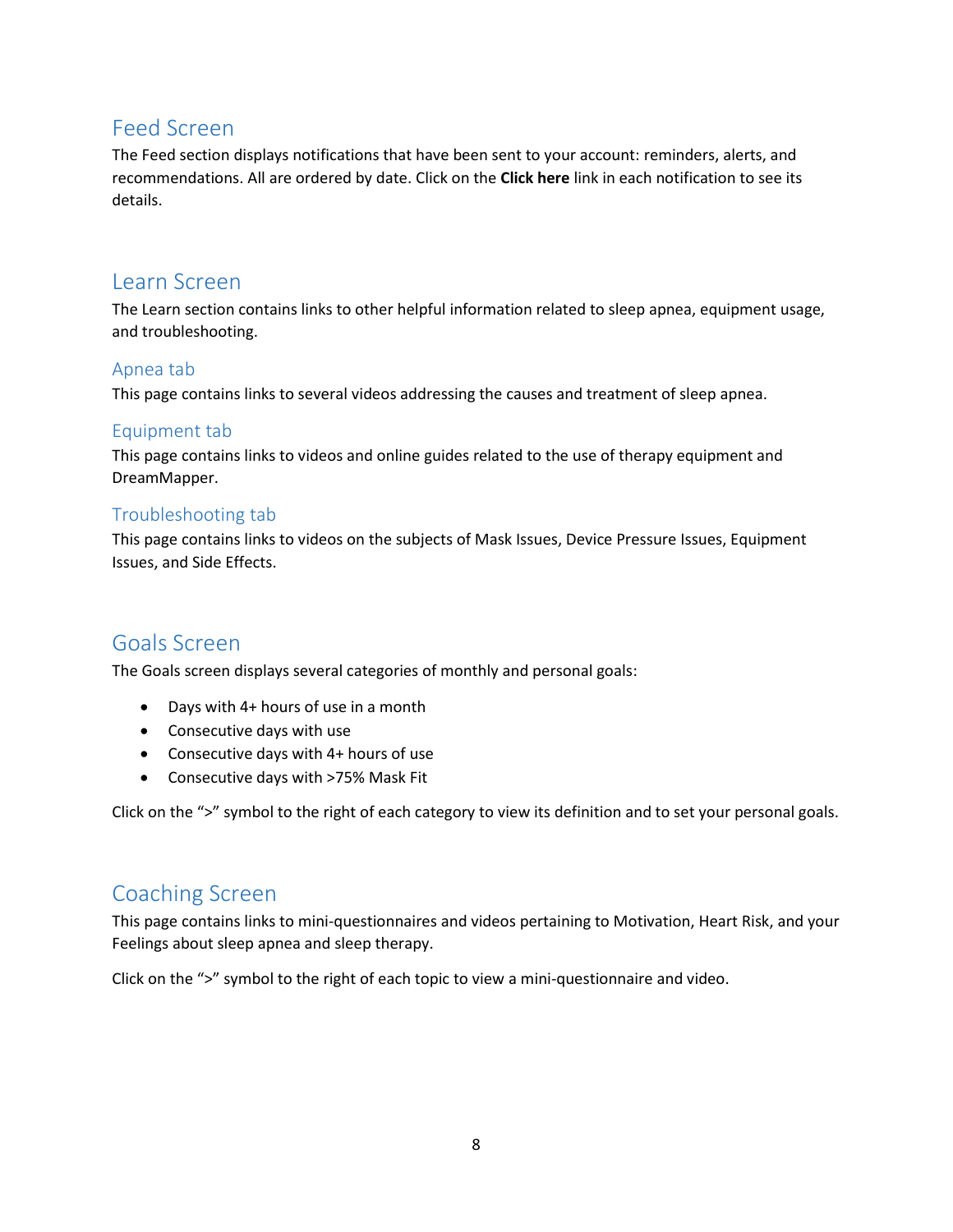#### <span id="page-10-0"></span>Reminders Screen

The Reminders screen is where you set the time intervals at which you will be reminded to clean your Mask, Humidifier, Tubing, and Device Filters. You can also schedule follow-up reminders. The reminders you schedule here will appear in the Feed section.

To "turn on" a reminder, click on its  $\Box$  button. The button changes to this:

Next, select a time interval for the reminder from its drop-down list:  $\vert$  Monthly

For the Follow-up Reminder, select or enter a date in the space provided.

#### <span id="page-10-1"></span>Settings Screen

The Settings section contains information related to your Account, Preferences, Mask, and Data Connections.

#### <span id="page-10-2"></span>Account tab

Click on the **Edit** button to edit any of your account information, including changing your current password. You can also add a secondary therapy device by entering the secondary device's serial number. Click on **Save** to store your changes.

#### <span id="page-10-3"></span>Preferences tab

Use the options in this section to specify how DreamMapper should contact you with important information about your therapy data.

- 1. By default, the option to receive e-mails is turned on:
- 2. Enter your e-mail address (and confirmation) in the spaces provided.
- 3. Click on the buttons to receive your data via text messages.
- 4. If you choose to receive text messages, select a wireless carrier from the drop-down list and enter your phone number in the space provided.
- 5. You can also choose to receive news, product and promotion information from Philips.
- 6. Click on the **Apply** button to save your selections.

#### <span id="page-10-4"></span>Mask tab

Use this section to specify the mask you use and you will receive information specifically for that mask.

- 1. Click on the **Edit** button.
- 2. Specify the mask you have by first selecting the mask type and then the mask model.
- 3. Click on the **Save** button to save your selections.

#### <span id="page-10-5"></span>Data Connection tab

Use this section to learn about DreamMapper's data connection methods. The available options are SD Card or USB cable (select devices only), Modem, and Bluetooth.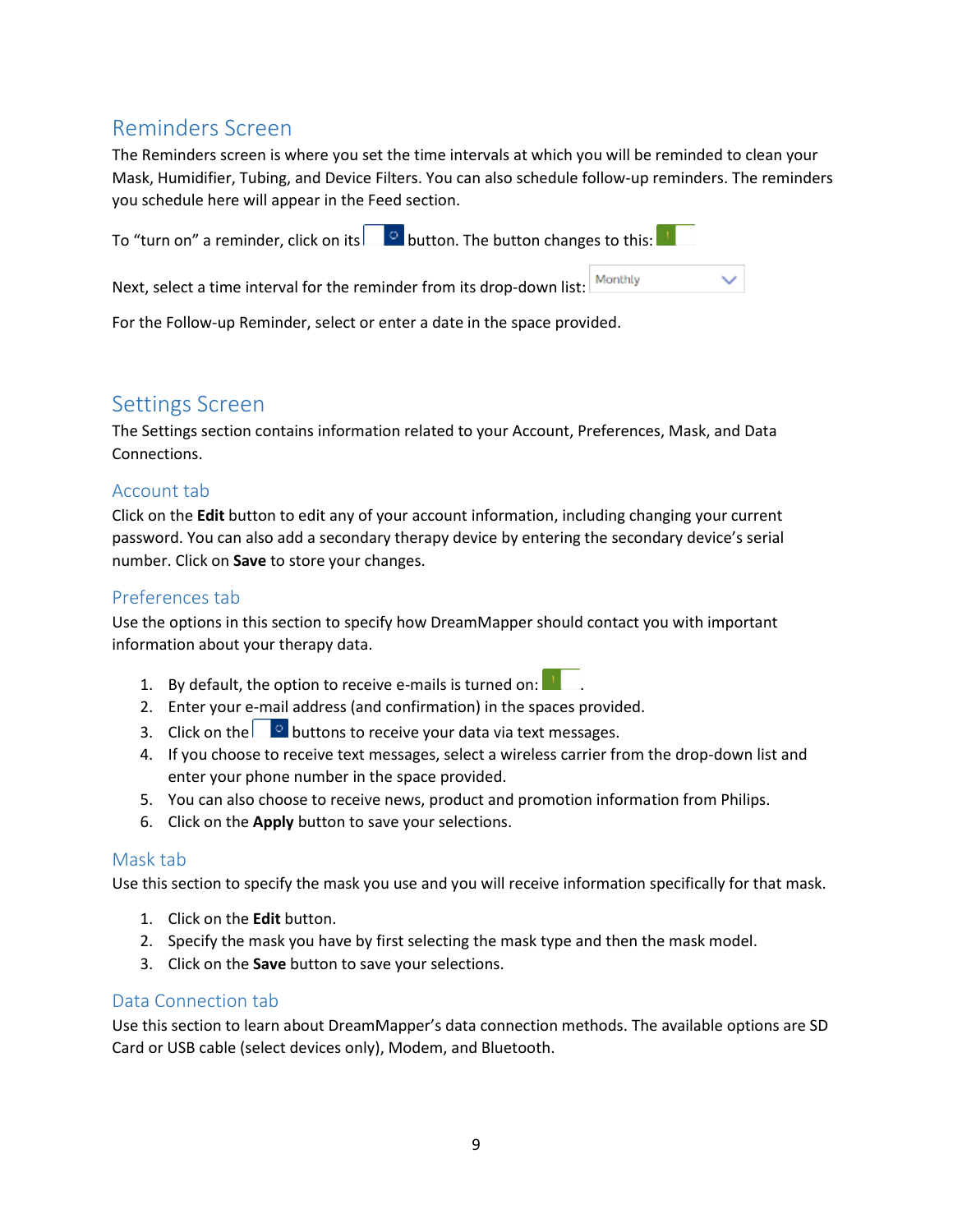#### <span id="page-11-0"></span>Help Screen

The Help section contains general information about DreamMapper, terminology definitions regarding sleep apnea and sleep therapy, and Philips contact information.

#### <span id="page-11-1"></span>FAQ tab

Some of information related to DreamMapper and sleep therapy may be new or unfamiliar to you. In the FAQ section you will find definitions for all the fields displayed within DreamMapper. Click on any of the category titles shown to view their contents.

#### <span id="page-11-2"></span>Support tab

If you still have difficulty using DreamMapper, use the contact information displayed in the Support tab to obtain help. We want you to love DreamMapper as much as we do.

#### <span id="page-11-3"></span>About tab

This section provides the DreamMapper's Intended Use, applicable Cautions, Warnings, and additional Philips contact information.

#### **Browser Support**

The web application works with these web browsers: Internet Explorer 10.0 and later, current Firefox, current Chrome, and current Safari.